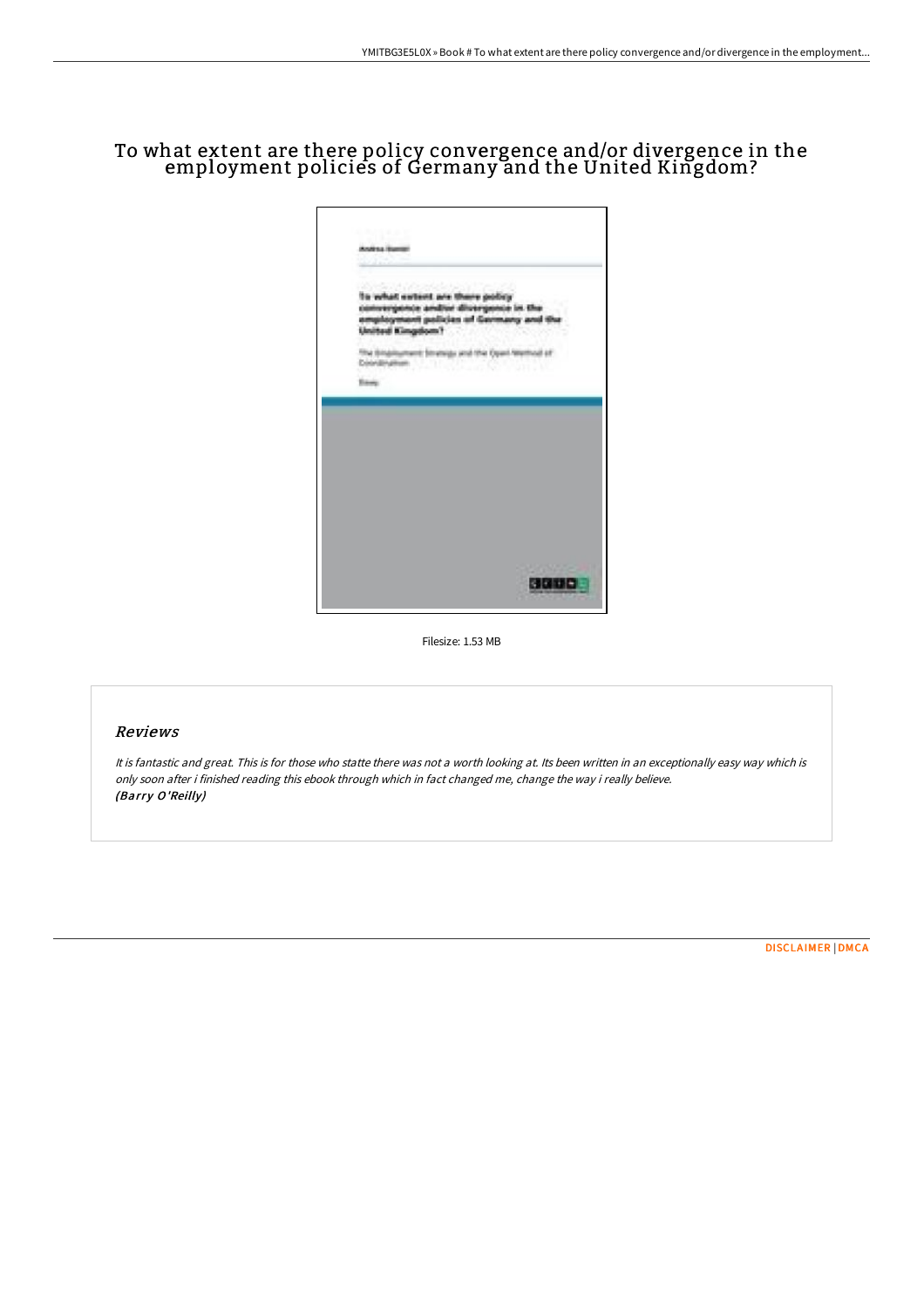## TO WHAT EXTENT ARE THERE POLICY CONVERGENCE AND/OR DIVERGENCE IN THE EMPLOYMENT POLICIES OF GERMANY AND THE UNITED KINGDOM?



To get To what extent are there policy convergence and/or divergence in the employment policies of Germany and the United Kingdom? eBook, you should follow the web link beneath and download the file or have access to additional information which might be highly relevant to TO WHAT EXTENT ARE THERE POLICY CONVERGENCE AND/OR DIVERGENCE IN THE EMPLOYMENT POLICIES OF GERMANY AND THE UNITED KINGDOM? book.

GRIN Verlag Jun 2009, 2009. Taschenbuch. Book Condition: Neu. 210x148x2 mm. This item is printed on demand - Print on Demand Neuware - Essay aus dem Jahr 2009 im Fachbereich Politik - Politische Systeme - Allgemeines und Vergleiche, Note: A, South Bank University London (Faculty of Art and Human Sciences), Veranstaltung: European Policy - Seminar 'Comparative Analysis', Sprache: Deutsch, Abstract: After investigating the active employment measures of the United Kingdom and Germany as well as their reforms of the Employment Services since the creation of the European Employment Strategy in 1997, it can be said that Germany adapted huge parts of the British system. The British set the European Employment Strategy's agenda and extended their policy model to the European level. Via the European Employment Strategy, the British system significantly changed the German one from a highly protective to a liberal model. The German state transferred the responsibility for protection from employment related 'common risks of life' to the citizens, reducing its own measures to supporting services and a mere 'guarantee of survival'. Although this convergence of Employment Policy was caused by the European Employment Strategy, it did not contribute to the merging of a unified European Employment Policy or to a public awareness of the European Union's role in this policy area. While Germany obviously respected the European Employment Strategy as a 'superior guidance' and treated it as a self standing 'European Policy', the British used it to extend the reach of their national policies. A real integration of national policies into an EU-policy did not happen. In the United Kingdom as well as in Germany, the reforms of the employment policies have not been determined and implemented in a process of broad public participation but mostly as a 'top-down' process, with decisions made by a professional elite. The...

**D** Read To what extent are there policy [convergence](http://techno-pub.tech/to-what-extent-are-there-policy-convergence-and-.html) and/or divergence in the employment policies of Germany and the United Kingdom? Online

Download PDF To what extent are there policy [convergence](http://techno-pub.tech/to-what-extent-are-there-policy-convergence-and-.html) and/or divergence in the employment policies of Germany and the United Kingdom?